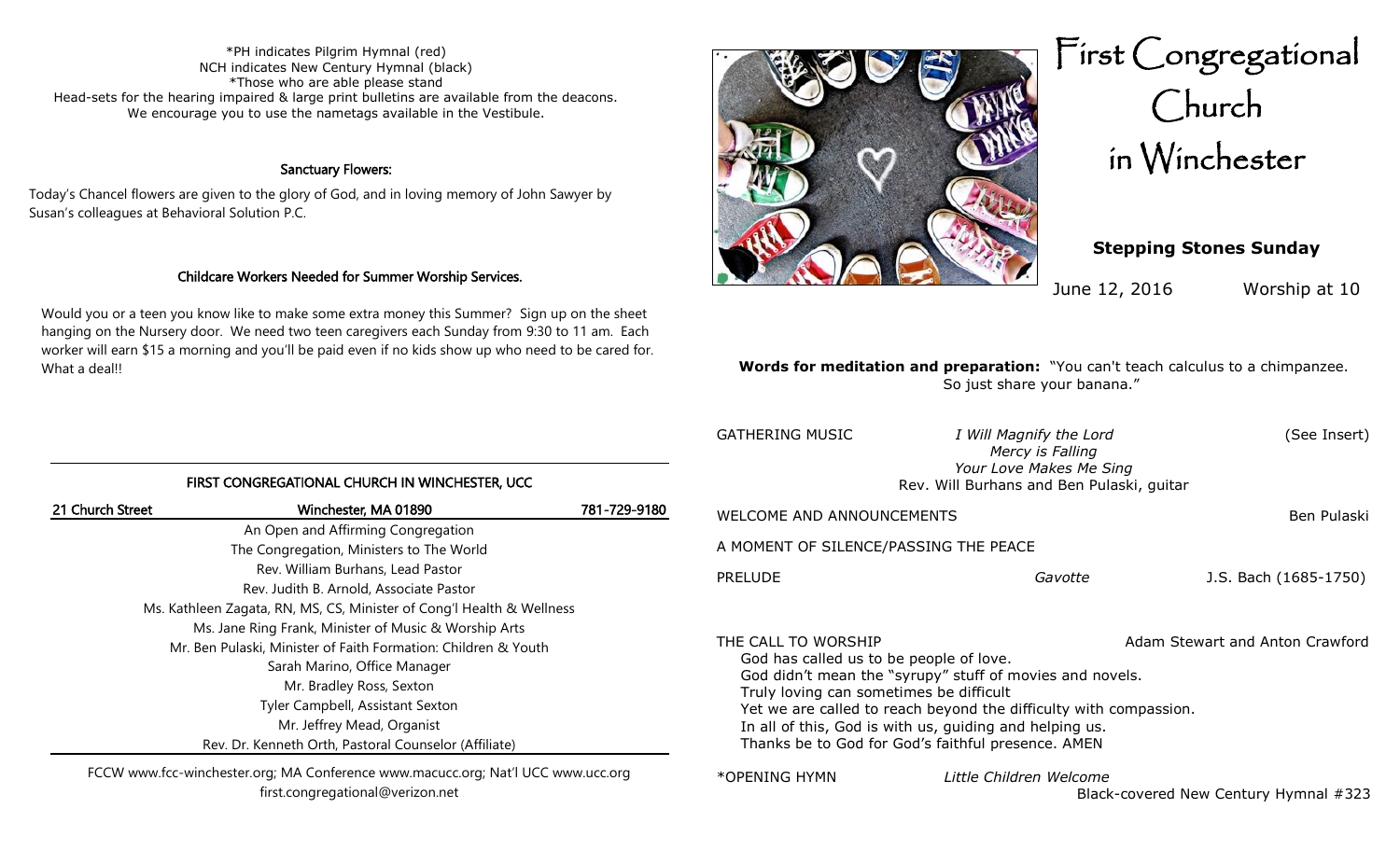### \*GATHERING PRAYER AND LORD'S PRAYER Alex Sansom

*Dear loving God, Thank you that you promise us that where two or three are gathered you are there in the midst. Lord we welcome You amongst us today and celebrate the time we have to worship together as one family. We ask that You would open our ears so that we may hear your voice. Open our minds so that we may receive Your eternal wisdom. Open our spirits so that we may know Your leading and guidance. And open our hearts so that we may receive Your wonderful love. We ask all this in the glorious name of Jesus…who taught us to pray… Our Father, who art in heaven, hallowed be thy name. Thy kingdom come. Thy will be done on earth as it is in heaven. Give us this day our daily bread and forgive us our sins as we forgive those who sin against us, and lead us not into temptation, but deliver us from evil. For thine is the kingdom and the power and the glory forever. Amen*

\*AN ACT OF PRAISE *The Gloria Patri* PH 513 (Please use words that are most meaningful to you) *Glory be to the Creator and to the Christ and to the Holy Ghost; As it was in the beginning, is now and ever shall be; World without end, amen, amen.*

BAPTISM **Aaliyah Marie Olivier** Daughter of Tatiana Loughlin and Tyler Olivier

\*HYMN *Child of Blessing, Child of Promise*

Black-covered New Century Hymnal # 325

| SIGN LANGUAGE                                                | Kindergarten & 1st Grade Class |
|--------------------------------------------------------------|--------------------------------|
| Jesus is alive                                               |                                |
| I've seen the Lord                                           | John 20:18                     |
| Happy are those who don't see and yet believe                | John 20:29                     |
| They praised God and demonstrated God's goodness to everyone | Acts 2:47                      |

### RITE 13 CEREMONY

| THE OFFERTORY                                                               | Tristan Loughlin                                                                     |
|-----------------------------------------------------------------------------|--------------------------------------------------------------------------------------|
|                                                                             | Offertory Anthem I' Been in the Storm traditional spiritual/arr. Tim Harbold, 1995   |
| I' been in the storm so long; I' been in the storm so long children;        |                                                                                      |
| I' been in the storm so long, Oh gi' me little time to pray.                |                                                                                      |
| Oh le' me tell my mother how I' come along, Oh, gi' me little time to pray. |                                                                                      |
| With a hung down head and an achin' heart, Oh, gi' me little time to pray.  |                                                                                      |
| I' been in the storm                                                        |                                                                                      |
| Oh when I get' t' heaven, I walk all about, Oh, gi' me little time to pray. |                                                                                      |
|                                                                             | There'll be nobody there t' turn me out, Why don't you gi' me a little time to pray. |
| I' been in the storm                                                        |                                                                                      |
|                                                                             |                                                                                      |

| Doxology                                                                                                                                                                                                                                                                                                                                                                                                                                                                         |                                                                                                                                | (Please use words that are most meaningful to you)<br>Praise God from whom all blessings flow,<br>Praise God all creatures here below,<br>Praise God above you heavenly host,                                                                                                                                                           | <b>NCH 780</b>                        |
|----------------------------------------------------------------------------------------------------------------------------------------------------------------------------------------------------------------------------------------------------------------------------------------------------------------------------------------------------------------------------------------------------------------------------------------------------------------------------------|--------------------------------------------------------------------------------------------------------------------------------|-----------------------------------------------------------------------------------------------------------------------------------------------------------------------------------------------------------------------------------------------------------------------------------------------------------------------------------------|---------------------------------------|
| *Prayer of Dedication                                                                                                                                                                                                                                                                                                                                                                                                                                                            | Let's pray together:<br>God of grace,<br>to give these gifts to you.<br>are yours alone.<br><b>Accept this joyful offering</b> | Creator, Christ and Holy Ghost. Amen.<br>Eugene Peterson in his translation of the Bible says,<br>"God loves it when the giver delights in the giving."<br>it is our delight and our devotion<br>All we are and all we have<br>as a token of our abiding love:<br>use it to bring peace, justice<br>and comfort to all the world, Amen. | Sam Carpini                           |
| <b>SCRIPTURE</b><br>Matthew 22: 36-40<br>Liturgist: Sally Burke<br>"Teacher, what is the most important commandment in the Law?" Jesus answered:<br>Love the Lord your God with all your heart, soul, and mind. This is the first and most<br>important commandment. The second most important commandment is like this one.<br>And it is, "Love others as much as you love yourself." All the Law of Moses and the<br>Books of the Prophets are based on these two commandments |                                                                                                                                |                                                                                                                                                                                                                                                                                                                                         |                                       |
| <b>POEM</b>                                                                                                                                                                                                                                                                                                                                                                                                                                                                      |                                                                                                                                | "A Teacher for all Seasons"<br>By Joanna Fuchs                                                                                                                                                                                                                                                                                          | Zoe Clarke                            |
| A TIME OF THANKS                                                                                                                                                                                                                                                                                                                                                                                                                                                                 |                                                                                                                                |                                                                                                                                                                                                                                                                                                                                         | Ben Pulaski                           |
| <b>POEM</b>                                                                                                                                                                                                                                                                                                                                                                                                                                                                      |                                                                                                                                | "To Our Sunday School Teachers"<br>By Dania Hann-Lachapelle                                                                                                                                                                                                                                                                             | Georgia Keeler                        |
| <b>ANTHEM</b>                                                                                                                                                                                                                                                                                                                                                                                                                                                                    |                                                                                                                                | They'll Know We are Christians by Our Love                                                                                                                                                                                                                                                                                              | <b>Stepping Stones Choir</b>          |
| PRAYERS OF THE PEOPLE                                                                                                                                                                                                                                                                                                                                                                                                                                                            |                                                                                                                                |                                                                                                                                                                                                                                                                                                                                         | Sophia Procops                        |
| *RECESSIONAL HYMN                                                                                                                                                                                                                                                                                                                                                                                                                                                                |                                                                                                                                | Jesus Loves Me                                                                                                                                                                                                                                                                                                                          | Black-Covered New Century Hymnal #525 |
| *BENEDICTION                                                                                                                                                                                                                                                                                                                                                                                                                                                                     |                                                                                                                                |                                                                                                                                                                                                                                                                                                                                         | Rev. Judy Arnold                      |
| <b>POSTLUDE</b>                                                                                                                                                                                                                                                                                                                                                                                                                                                                  |                                                                                                                                | Oh, How I Love Jesus                                                                                                                                                                                                                                                                                                                    | arr. John Carter                      |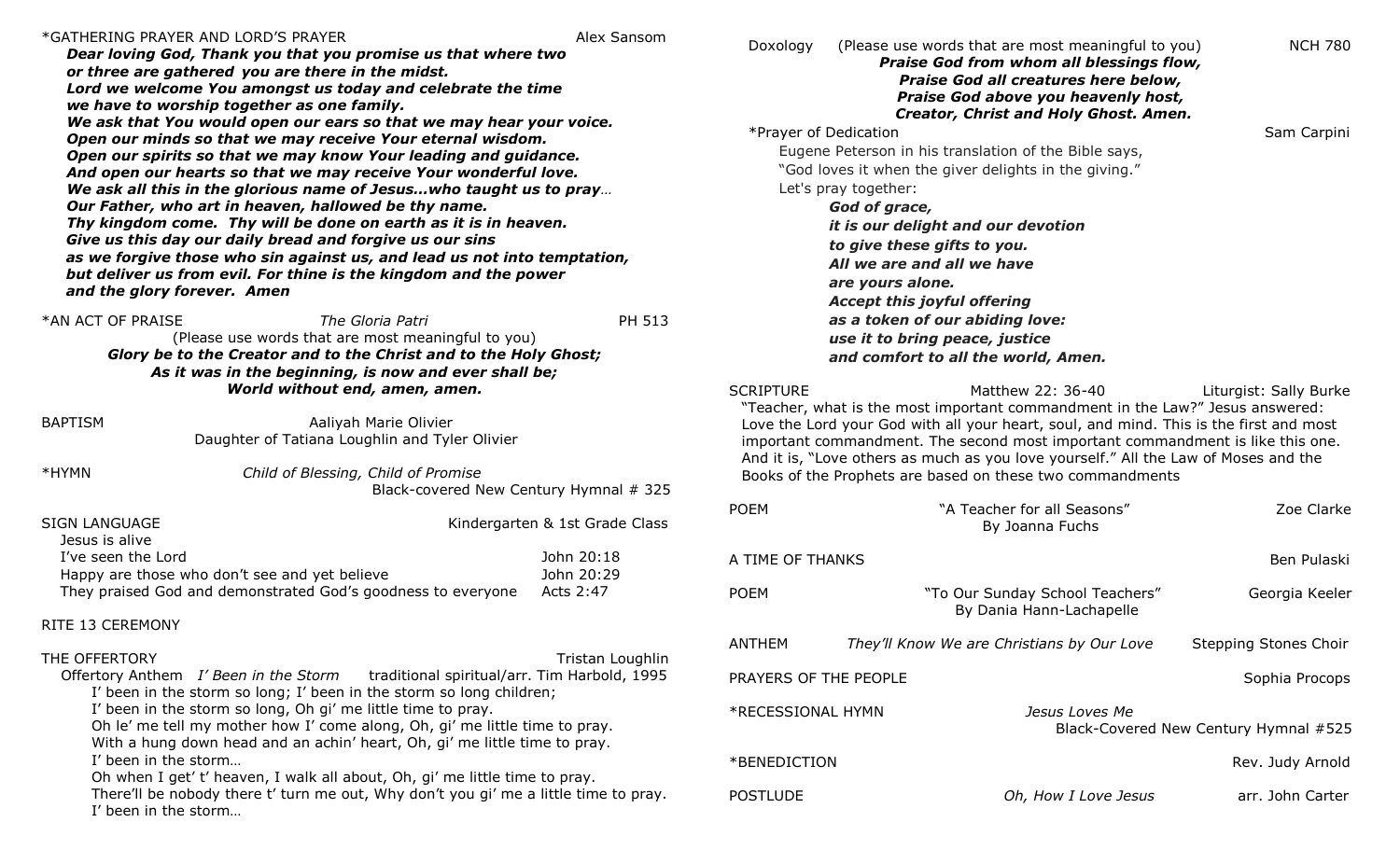# People We are Praying for... **Church Events This Week (June 12-19)** Church Events This Week (June 12-19)

| <b>Names</b>                                                     | Purpose                       |
|------------------------------------------------------------------|-------------------------------|
| Jessica Brand                                                    | for healing                   |
| Martha George                                                    | for strength of body & spirit |
| Rev. Jena Roy                                                    | for a miraculous cure         |
| The family of John Sawyer                                        | in their grief                |
| Please let the Deacons or Ministry Team know if you have someone |                               |

to add or remove from this list.

### The Dwelling Place needs volunteers for Saturday, June 18th!

We are looking for 4-6 volunteers to prepare and serve a meal for about 20 people at the Dwelling Place on Saturday, June 18th. The Dwelling Place is a collaboration of area churches that prepares and serves meals at the United Methodist Church in Woburn for individuals and families in need. Our FCC is responsible for preparing and serving the meal on the third Saturday of each month.

Can you and your family or friends help?

- ·Volunteers can be adults and children.
- Serving time is only 2 hours -- from 5 p.m. to 7 p.m.
- The food is simple and easy to prepare.
- If you want to serve but are not sure you can prepare the food, we can help with that.

To sign up, please contact your FCC Dwelling Place coordinators: Linda Alexander (617.763.0650) lgalexander@comcast.net Lisa Loughlin (781.346.1241) lisa3abp@aol.com

|                   |       |    | Worship: Stepping Stones Sunday, Rite 13 Ceremony & |
|-------------------|-------|----|-----------------------------------------------------|
| <b>SUNDAY</b>     | 10:00 | AM | <b>Baptism</b>                                      |
|                   | 11:30 | AM | Leadership Team Meeting                             |
|                   | 2:00  | PM | Memorial Service for John Sawyer                    |
|                   | 4:00  | PM | <b>Girl Scouts</b>                                  |
|                   | 4:00  | PM | Sounds of Grace                                     |
| 7:30              |       | PM | FORUM (High School)                                 |
| <b>MONDAY</b>     | 10:00 | AM | Memorial Service for Mario Alfano                   |
| <b>TUESDAY</b>    | 7:30  | PM | <b>Boy Scouts</b>                                   |
|                   | 7:30  | PM | Mission & Outreach Ministry                         |
| WEDNESDAY<br>8:30 |       | AM | Men's Coffee & Conversation                         |
|                   | 10:00 | AM | Ministry Team Meeting                               |
|                   | 10:00 | AM | FAN Toddler Playgroup                               |
|                   | 1:00  | PM | <b>Communications Team</b>                          |
|                   | 4:00  | PM | <b>WSCC Graduation Party</b>                        |
| 7:30              |       | PM | <b>Worship Ministry</b>                             |
| <b>THURSDAY</b>   | 7:30  | PM | Choir Rehearsal                                     |
| <b>SATURDAY</b>   | 5:00  | PM | The Dwelling Place                                  |
| <b>SUNDAY</b>     | 10:00 | AM | Worship: Baptism                                    |
|                   | 4:00  | PM | <b>Girl Scouts</b>                                  |
|                   |       |    |                                                     |

### We Have A Tree!

Many thanks to Cindy and Tom Mahoney (and Mahoney's Garden Centers) for the donation of a new kousa dogwood tree to replace the one that perished after the winter and summer of 2015. That tree was planted at the end of May and completes the "Dogwood Path"; our front walk leading to our front door. Please let Cindy and Tom know how much you appreciate their generosity!